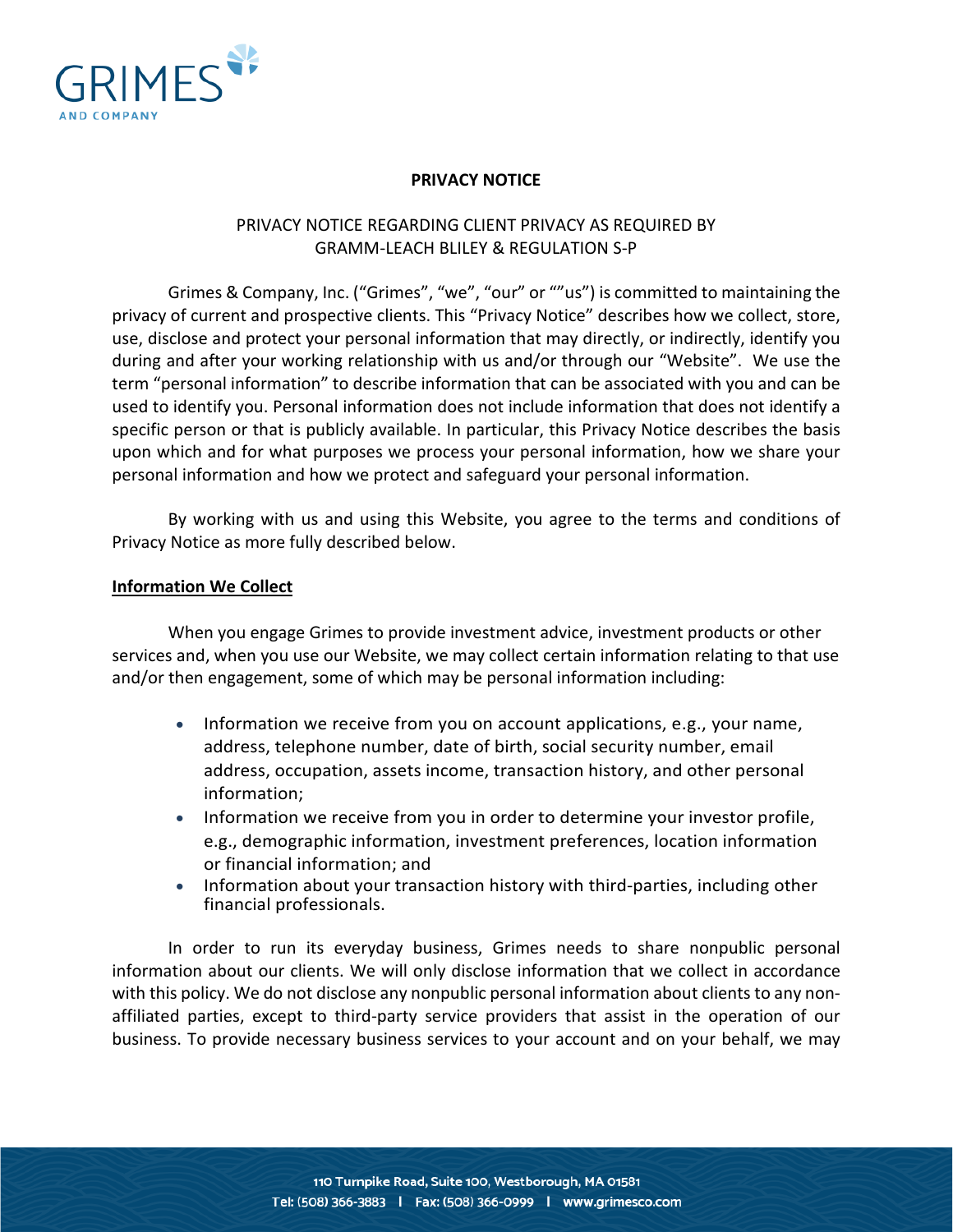disclose nonpublic personal information to service providers such as custodians and brokerage firms, all of which are required to maintain the confidentiality of such information. The personal information we share for business purposes may include any of the categories of personal information identified in this Privacy Notice that we may collect.

Grimes restricts access to nonpublic personal information about you to those employees, agents, or other parties that need to know the information to provide services to you. We may, however, disclose your personal information under the following circumstances:

- To your attorney, trustee or anyone else who represents you in a fiduciary capacity;
- To our attorneys, accountants or auditors;
- To government entities or other third parties in response to subpoenas or other legal process as required by law or to comply with regulatory inquiries.

## **How Your Personal Information is Collected:**

We collect most of this personal information directly from you—in person, by telephone, email and/or via our Website and apps. However, we may also collect information:

- From publicly accessible sources;
- Directly from a third party (e.g., sanctions screening providers, credit reporting agencies, or customer due diligence providers);
- From a third party with your consent (e.g., your bank); and
	- o From cookies on our Website.

When you access our Website, we, or third parties we hire to track how our Website is used, may place small data files called "cookies" on your browser or other access device. Cookies are pieces of data stored on your device and are assigned by a web server to the browser on your device. When you return to a site you have visited before, your browser gives this data back to the server.

## *For more information, please visit our [Cookie Policy.](https://www.grimesco.com/cookie-policy/)*

## **Our Use of Personal Information**

We may use your personal information to (i) provide information, products or services you request; (ii) verify your identity when accessing our services; (iii) enforce our Terms of Use and any other agreements between you and Grimes; (iv) improve, modify, customize, and measure Grimes' services; (v) provide you with information about Grimes' products and services, including while you are on the Website or after you visit and/or use our Website; (vi) compare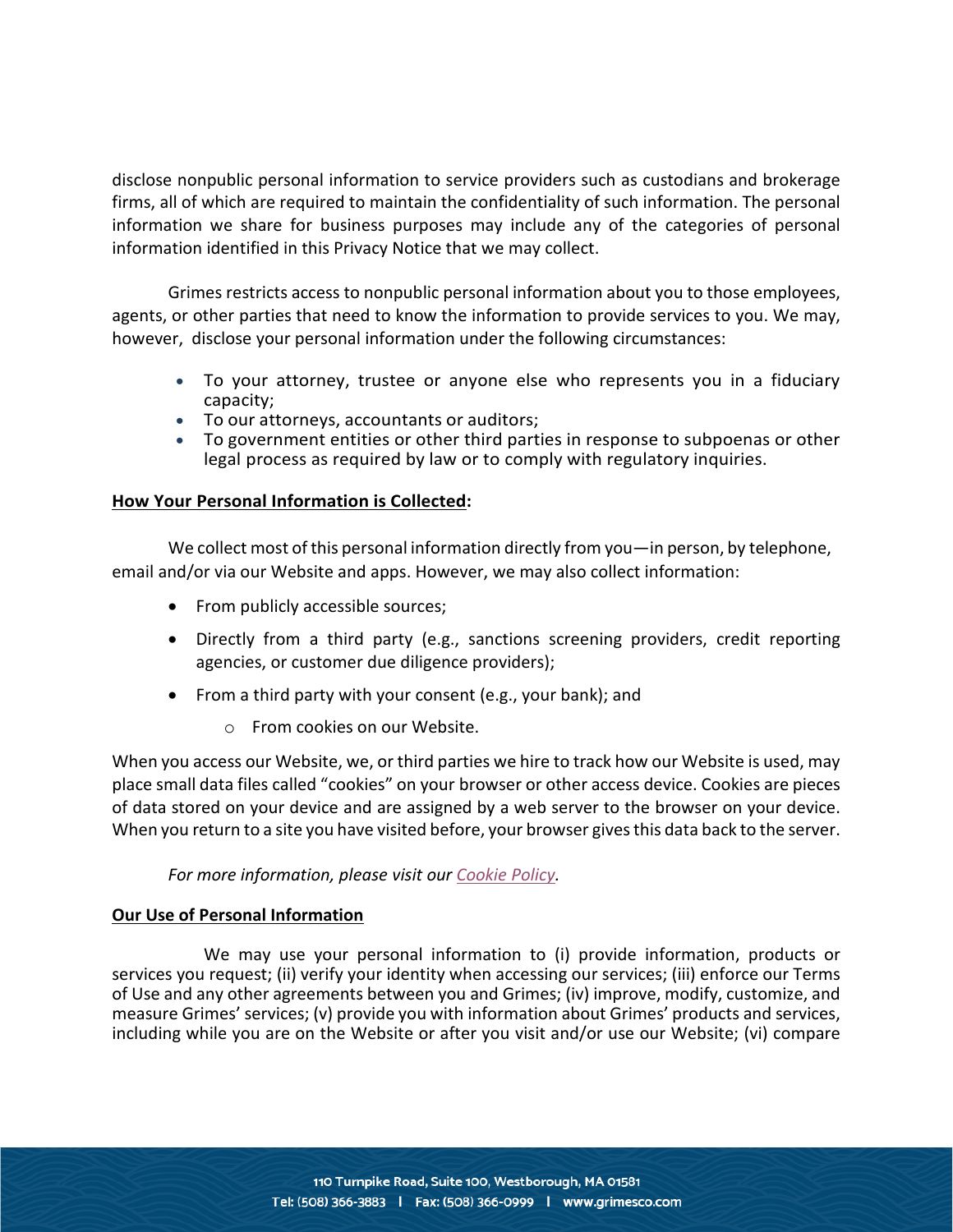information for accuracy and verify our records; (vii) detect and prevent fraud or other criminal activities; or (viii) in other ways indicated in our agreement with you.

#### **How Long Your Personal Information Will Be Kept:**

We will keep your personal information while you have an account with us or while we are providing investment advisory services to you. Thereafter, we will keep your personal information for as long as is necessary:

- To respond to any questions, complaints or claims made by you or on your behalf;
- To show that we treated you fairly; or
- To keep records required by law.

We will not retain your personal information for longer than necessary for the purposes set out in this Privacy Notice. Different retention periods apply for different types of personal information

We maintain physical, electronic, and procedural security measures to safeguard confidential client information. Grimes has adopted the following policies in order to safeguard the personal information of our clients in accordance with applicable law:

- 1. Grimes is committed to protecting the confidentiality and security of the information it collects and will handle nonpublic personal information about clients only in accordance with all applicable laws, rules and regulations. We shall ensure: (a) the security and confidentiality of client records and information; (b) that client records and information are protected from any anticipated threats and hazards; and (c) that unauthorized access to, or use of, client records or information is protected against. These security measures include computer safeguards and secured files and buildings.
- 2. Grimes will maintain policies and procedures that are reasonably designed to safeguard nonpublic personal information about clients and only permit appropriate and authorized access to, and use of, nonpublic personal information about clients through the application of appropriate administrative, technical, and physical protections.
- 3. To the extent required by applicable law, we shall direct each of our service providers to adhere to the Privacy Notice of Grimes with respect to all nonpublic personal information about clients provided to such service providers.
- 4. Grimes Company shall not disclose any nonpublic personal information about its clients or former clients to anyone, except as permitted or required by law.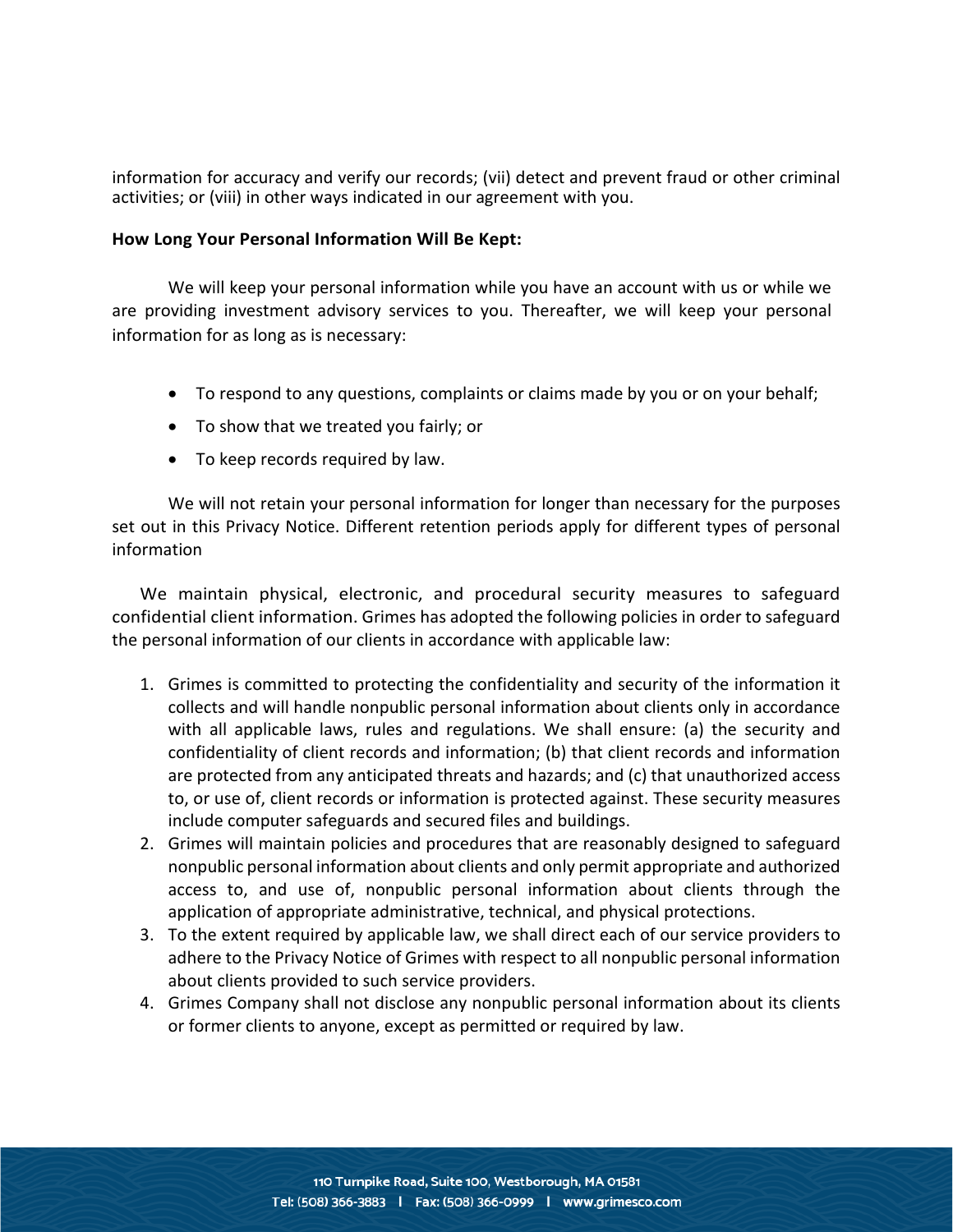5. Grimes shall issue notices of its Privacy Notice to its clients initially and on an annual basis thereafter to the extent required by applicable law.

By disclosing your personal information to Grimes, you consent to the collection, storage, and processing of this information by us in a manner consistent with this Privacy Notice.

#### **Updating and Correcting Your Personal Information**

Keeping your information accurate and up to date is very important. You may review or update certain account information by contacting us. If your personal or account information is incomplete, inaccurate or not current, please contact your financial professional or Grimes at (508) -366-3883.

#### **Other Information**

**Linking to Other Websites :** We may provide links to third party websites. If you follow links to third-party websites not affiliated or controlled by Grimes, you should review that thirdparty's privacy and security policies and other terms and conditions, as they may be different from our Privacy Notice. We do not guarantee and are not responsible for the privacy or security of these third-party websites, including the accuracy, completeness, or reliability of their information.

**Children's Privacy Online:** We respect the privacy of children and encourage parents to supervise their children's computer usage. Our Website is not directed or intended for individuals under the age of thirteen (13), and we request that these individuals do not provide personal information through the Website. We do not knowingly collect or retain information from children under the age of 13 without parental consent. Visit the [Federal Trade Commission](https://www.ftc.gov/tips-advice/business-center/privacy-and-security/children%27s-privacy) website for more information about the Children's Online Privacy Protection Act (COPPA).

**Closed or Inactive Accounts:** If you decide to close your account(s) or become an inactive customer, our Privacy Notice will continue to apply to you.

**Changes to This Privacy Notice:** This Notice was last updated on date noted above. We may change this Notice from time to time. Please review it periodically. If we make changes to this Privacy Notice, we will revise the "Effective Date" at the top of this page. Any changes to this Notice will become effective when we post the revised Privacy Notice on the Website. Your use of our Website following these changes means that you accept the revised Privacy Notice